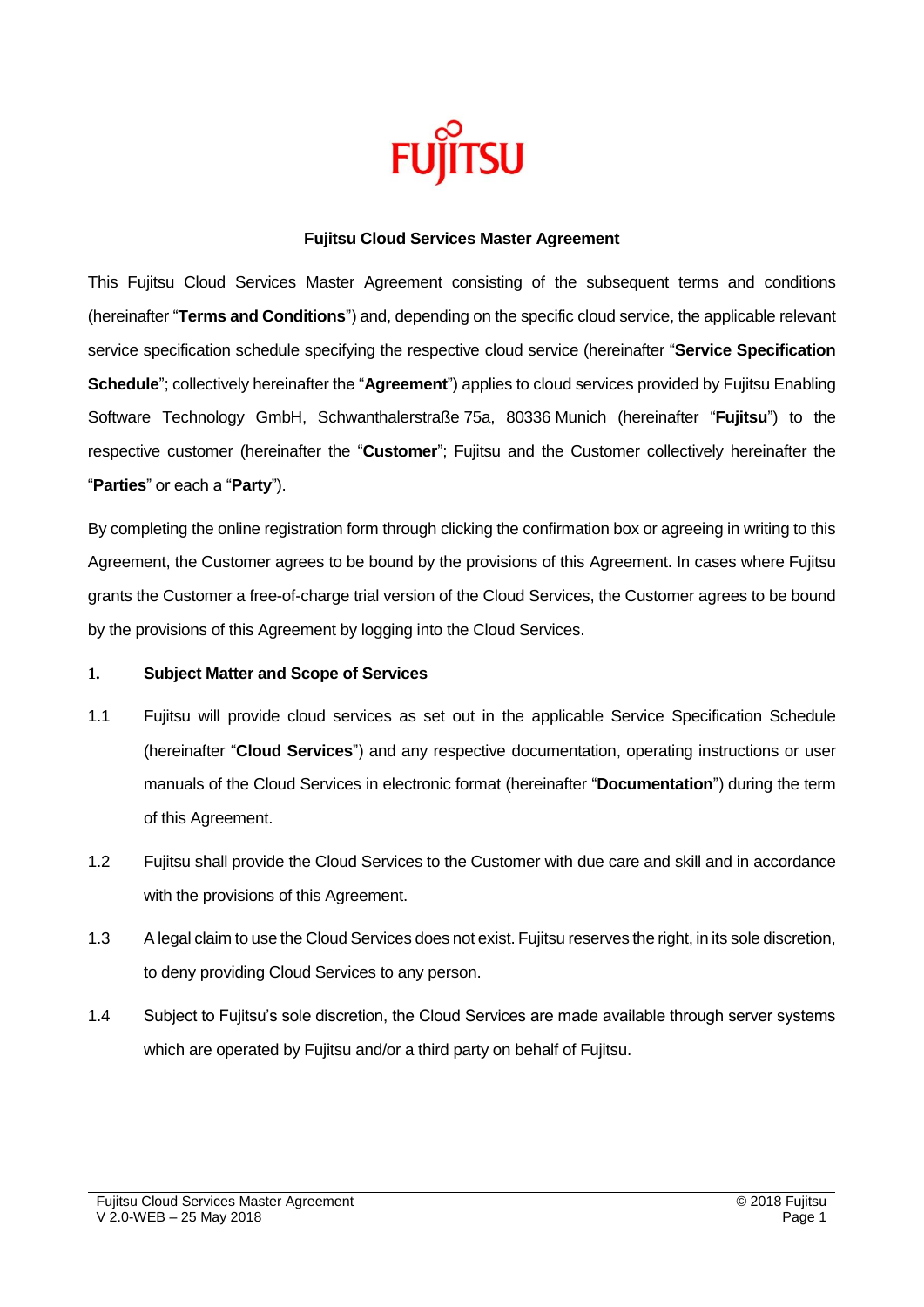## **2. Usage Requirements and Obligations to Cooperate for the Customer**

- 2.1 The Cloud Services may be used only by natural persons with legal capacity as well as legal entities and partnerships. Registration by a legal entity or a partnership must be effected through an authorized natural person, whose name must be provided. The Customer will provide accurate registration data and updates hereto as necessary without delay. In case of a respective Customer default, Fujitsu shall be entitled (i) to cease the Cloud Services for the respective Customer until he has updated the relevant data; or (ii) to exclude the Customer from the Cloud Services.
- 2.2 The Customer will support Fujitsu in providing the Cloud Services in an appropriate scope.
- 2.3 The Customer is solely responsible for complying with the system requirements for the Cloud Services at any time during the course of the Agreement subject to the Documentation and the applicable relevant Service Specification Schedule.
- 2.4 Customer acknowledges and agrees that the transmission of data, information and material of content he provides to the Cloud Services in order to be processed therein (hereinafter "**Customer Content**") occurs at the Customer's own risk.
- 2.5 The Customer shall carefully protect access to his user account by keeping the respective password of the Cloud Services secret. The Customer represents and warrants that he will not make his password available to any unauthorized third party and will not keep or store it in a place where it can be copied or used by unauthorized third parties. If the Customer suspects that an unauthorized third party may know his password, he shall change it immediately and notify Fujitsu accordingly.
- 2.6 The Customer shall be responsible for all activities performed within the Cloud Services by means of his password, even if the relevant activity was not authorized or intended by him. The Customer shall be solely liable for any and all damage caused by the use of his password by himself or by any third party, unless he is not responsible for the damaging act.
- 2.7 In the framework of using the Cloud Services or any part thereof the Customer acknowledges and agrees to
	- (a) solely use any part of the Cloud Services for his own business purposes;
	- (b) use the Cloud Services in accordance with the Documentation and any other operating instructions or procedures or notifications provided to him by Fujitsu from time to time, including procedures and policies relating to security, access and passwords; and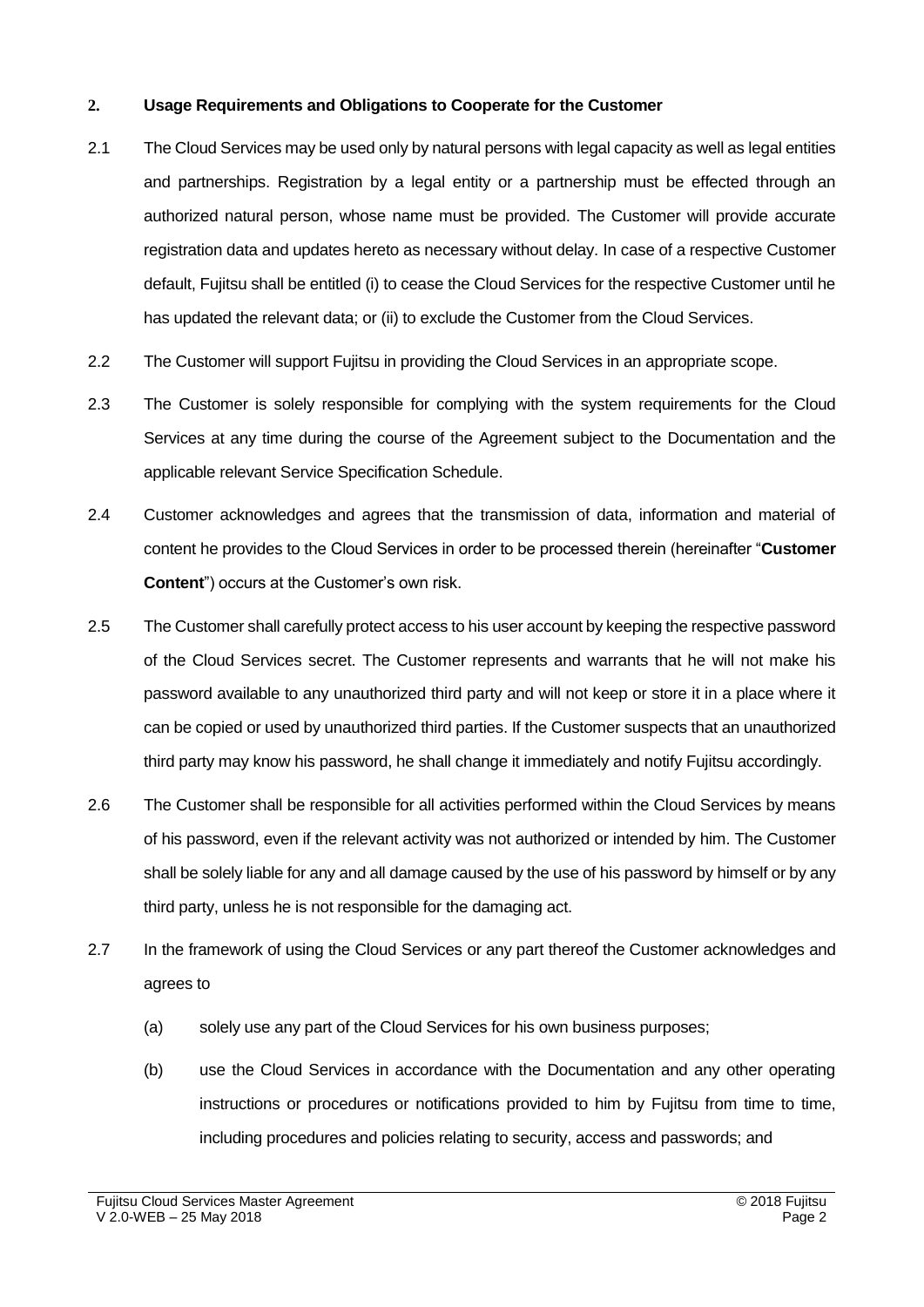- (c) not infringe any law or third-party rights. In particular, but not limited to, the Customer will not
	- (i) infringe the intellectual property rights of any other person or entity (e.g. copyrights, ancillary copyrights, patents, trademarks, company symbols, work titles or designs);
	- (ii) infringe data protection law or rights of privacy or publicity;
	- (iii) interfere with or disrupt the integrity or performance of the Cloud Services (or any part thereof) or third-party data contained therein; or
	- (iv) provide malicious code, including but not limited to, viruses, trojan horses, worms, time bombs, cancelbots, or any other computer programming routines that may damage, interfere with, surreptitiously intercept, or expropriate any system, program, data, or personal information.

# **3. Intellectual Property and Grant of Rights**

- 3.1 Intellectual property in the Cloud Services or any part thereof and any modifications or improvements to the same shall be held by Fujitsu or its third-party licensors. For the avoidance of doubt: This does not apply to Customer Content which is – where applicable – intellectual property of the Customer.
- 3.2 Fujitsu hereby grants to Customer for the term of this Agreement a non-exclusive, non-tranferable, non-sublicensable, limited right to use the Cloud Services and the respective Documentation for his own business purposes.
- 3.3 Except as otherwise expressly permitted under this Agreement, Customer will not
	- (a) create modifications to or derivative works of the Cloud Services or any part thereof;
	- (b) copy, frame or mirror any part or content of the Cloud Services (or any part thereof), other than copying or framing on his own intranets or otherwise for his own internal business purposes;
	- (c) duplicate, adapt or make public broadcasts, including, but not limited to, converting the software or content into a transmittable form;
	- (d) decompile, disassemble, or reverse engineer the Cloud Services or any such related software or content, except as authorized by section 69e German Copyright Act;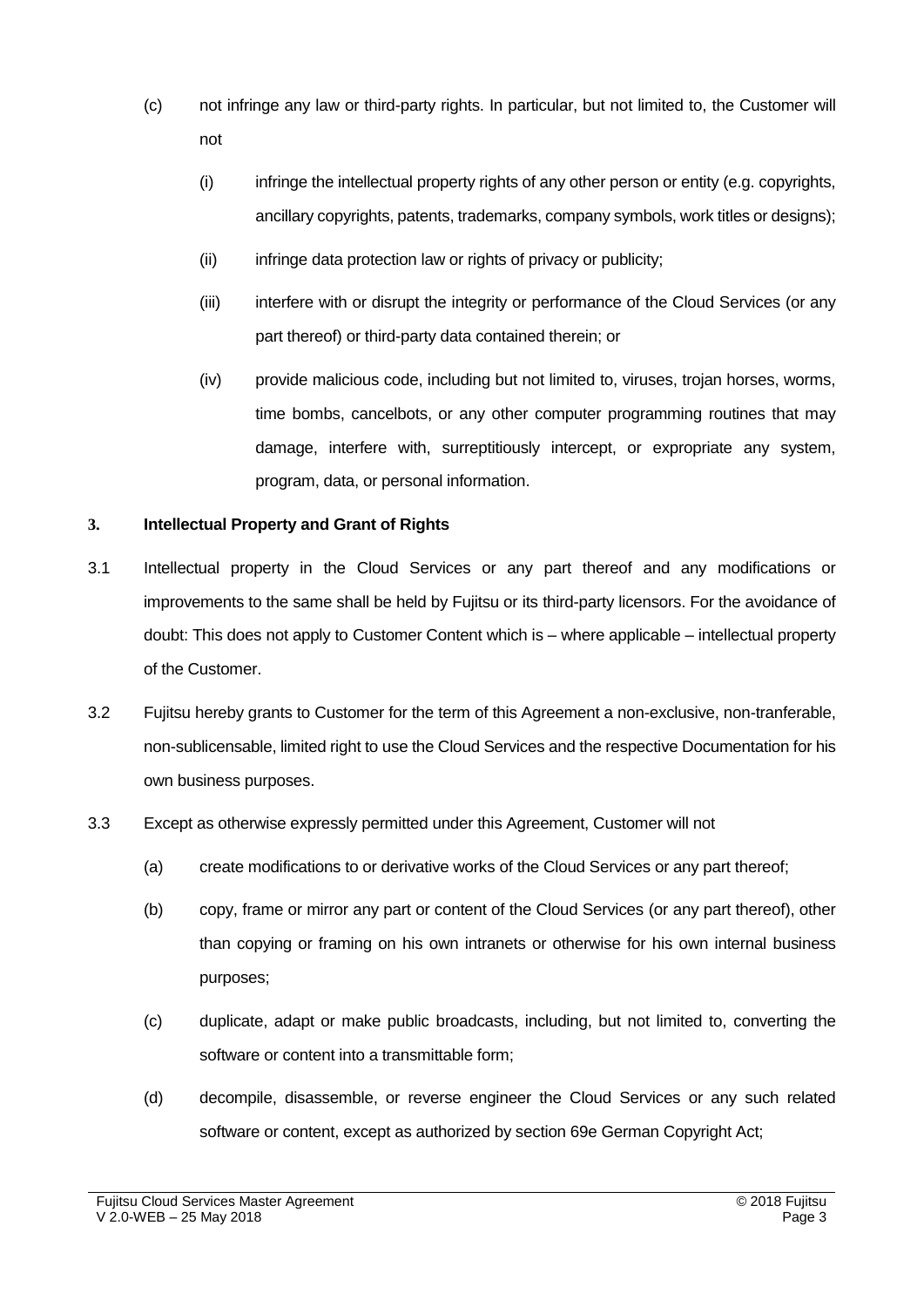- (e) remove, obscure or alter any copyright notices or any name, trademark, tagline, hyperlink or other designation included on any display screen within the Cloud Services (or any part thereof); or
- (f) commercially exploit the Cloud Services in a way that competes with Fujitsu's business.

## **4. Payment Terms**

- 4.1 The Customer shall pay the fees to Fujitsu in accordance with the details set out in the relevant Service Specification Schedule. All payments shall be made in EUR plus VAT.
- 4.2 Fujitsu will invoice the Customer for the charges as set out in the relevant Service Specification Schedule and Customer must pay all invoices within thirty (30) days of the date of the invoice. Fujitsu reserves the right after this time period, to apply the interest of ten (10) percent or the applicable statutory default interest, whichever is lower. Customer shall compensate Fujitsu for all appropriate costs incurred vis-à-vis the collection of unpaid invoices, including appropriate legal fees.
- 4.3 Fujitsu has the right to suspend the Cloud Services effective immediately if the Customer is in default with payment for two (2) months and after having sent a warning letter after the aforesaid time period, informing the customer about the default and announcing the planned suspension and setting another reasonable grace period for payment. The Customer's payment obligations remain unaffected thereof. Fujitsu will remove the suspension of the Cloud Services and the Support Services immediately after the receipt of the pending payments.

### **5. Term and Termination**

- 5.1 The term of this Agreement for the respective Cloud Services is set out in the relevant Service Specification Schedule.
- 5.2 Each Party's right to terminate this Agreement with important cause with immediate effect shall remain unaffected thereof. Important cause shall in particular, but not limited to, exist if
	- (a) the other Party is insolvent or if an application was made to institute insolvency proceedings over the other Party's assets;
	- (b) the other Party is liquidated or dissolved;
	- (c) the other Party violates an essential contractual provision of this Agreement and this violation is not remedied within thirty (30) days after a warning (in written form or by e-mail) about such violation; or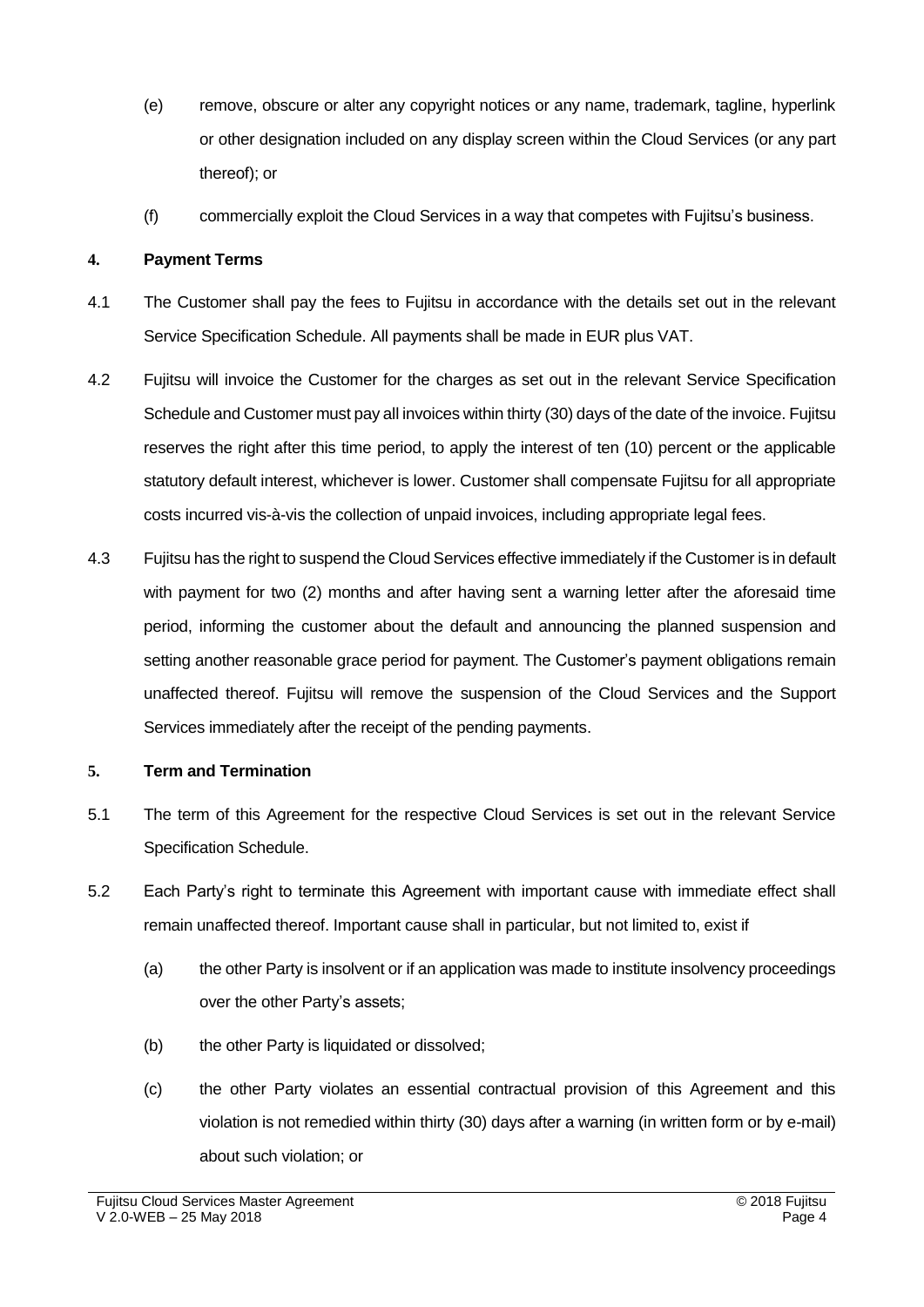- (d) the other party severly or repeatedly violates material contractual duties under this Agreement.
- 5.3 Upon termination of this Agreement, without prejudice to any other rights or remedies which the Parties may have under this Agreement, all rights granted and obligations required hereunder shall immediately cease.
- 5.4 Subsequent to the effective termination Fujitsu will provide the Customer with his Customer Content as set out in the applicable relevant Service Specification Schedule.

#### **6. Warranty**

- 6.1 Fujitsu warrants that the Cloud Services are free from material defects. Material defects are deviations from the Documentation, to the extent such deviations significantly impair the value of the Cloud Services or their fitness for ordinary use as described therein.
- 6.2 Warranty claims require that the Customer has duly complied with its duty to examine and give notice of material defects. In the event of obvious defectiveness or incompleteness of the Cloud Services, Customer shall notify Fujitsu by e-mail of the complaints within two (2) weeks after delivery giving an exact description of the defect and specifying how the material defect manifests itself, what effect it has, under what circumstances it occurs, and how it is to be classified from the Customer's point of view. The Customer's claims due to defectiveness or incompleteness are excluded, if he does not fulfil this obligation.
- 6.3 Provided that Fujitsu, having received notification of the material defect, has determined that a material defect actually exists, it will remedy such material defect within in a reasonable time period. If such an attempt to remedy is not successful within this reasonable time period, and if such an attempt also fails within a further reasonable time limit to be set by the Customer, then the Customer may, without prejudice to possible claims for damages, reduce (lower) the license fee or withdraw from this Agreement. If any notified material defect cannot be ascribed to Fujitsu, then the Customer shall compensate Fujitsu for time spent, as well as for the accrued costs, in each case at the applicable rate.
- 6.4 Fujitsu will not be liable to the extent that any material defect is caused by (i) third-party components or services (including in combination with the Cloud Services) not provided by Fujitsu; (ii) modifications to the Cloud Services not authorized by Fujitsu; (iii) unauthorized use (including unauthorized access) of the Cloud Services or use of the Cloud Services other than in accordance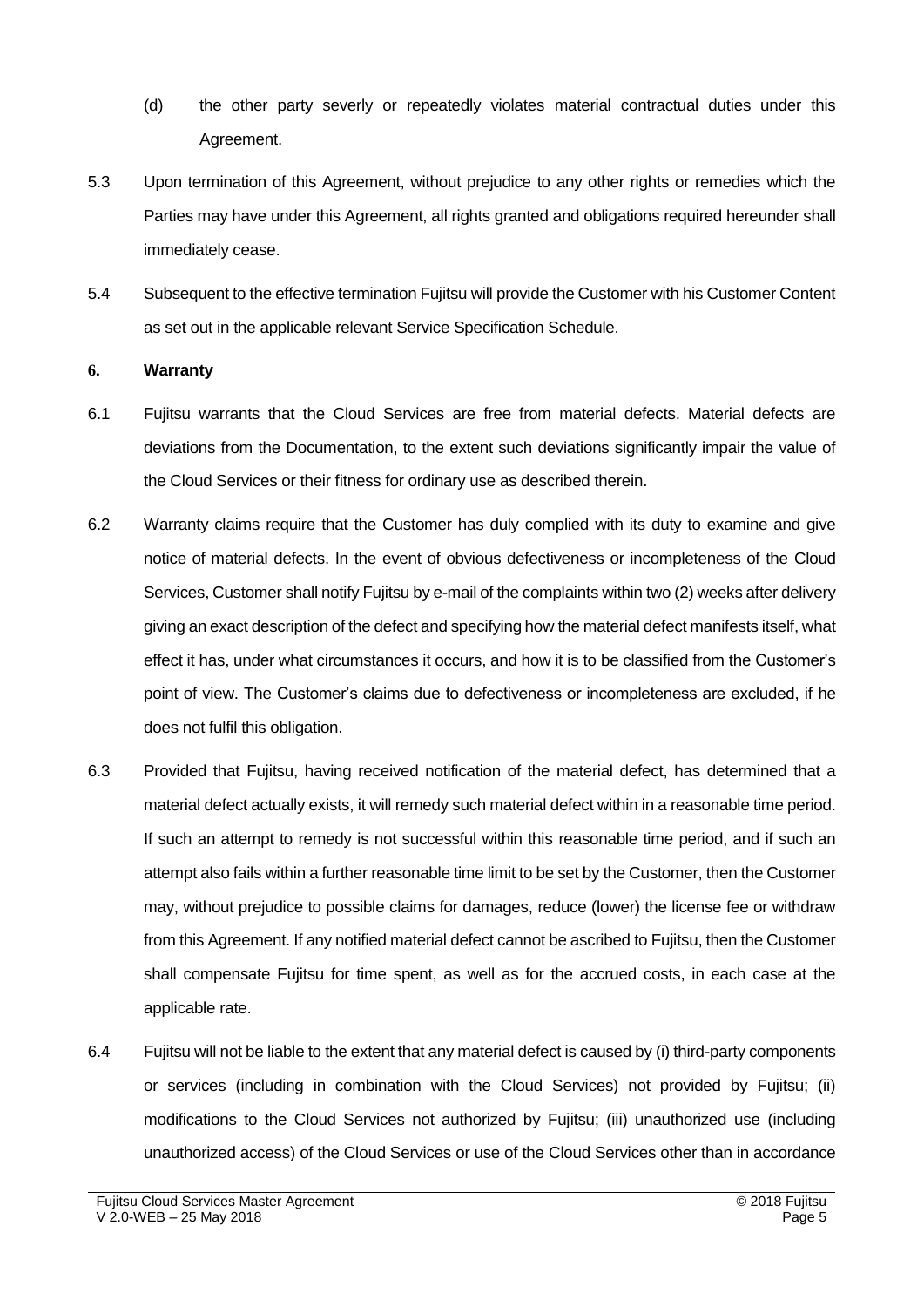with the respective Documentation; (iv) viruses introduced by the Customer; or (v) continued use of the Cloud Services by the Customer after Fujitsu notifies him, to discontinue use of the Cloud Services (or any component thereof) and/or the Documentation due to a claim, allegation or proceeding of third-party infringement.

## **7. Limitation of Liability**

- 7.1 Fujitsu's liability for chargeable services shall be limited as follows:
	- (a) Fujitsu shall be fully liable for any damage in the case of wilful intent or gross negligence.
	- (b) Fujitsu shall be liable for simple negligence only in the case of any damage to life, body or health or in the case of breach of a material contractual duty the fulfilment of which is essential to proper performance of this Agreement or the violation of which compromises attainment of the Agreement's purpose and on compliance with which the Customer relies as a matter of course (so-called cardinal duty). In the case of negligent breach of cardinal duties, Fujitsu's liability shall be limited to foreseeable damage typical of the contract.
	- (c) Fujitsu's liability for such foreseeable damage typical of the contract shall be limited to the amount of the Customer's payments made for twelve (12) months.
	- (d) Such limitation of liability shall not apply to the extent that Fujitsu maliciously concealed any defect or assumed a guarantee of quality, or if the Customer has any claims under product liability law.
- 7.2 Fujitsu's liability for free of charge services shall be limited to cases of wilful intent or gross negligence.
- 7.3 Fujitsu's legal representatives, employees and vicarious agents shall not be liable to any greater extent than Fujitsu itself under this section 7.

### **8. Indemnity**

- 8.1 Fujitsu warrants that in providing the Cloud Services it will not infringe the intellectual property rights of any third party.
- 8.2 In case of any assertion of such claim by third parties Fujitsu will indemnify the Customer from unappealable material costs of such claim and the reasonable legal costs and expenses if
	- (a) the Customer immediately informs Fujitsu in writing of the claim being made against him;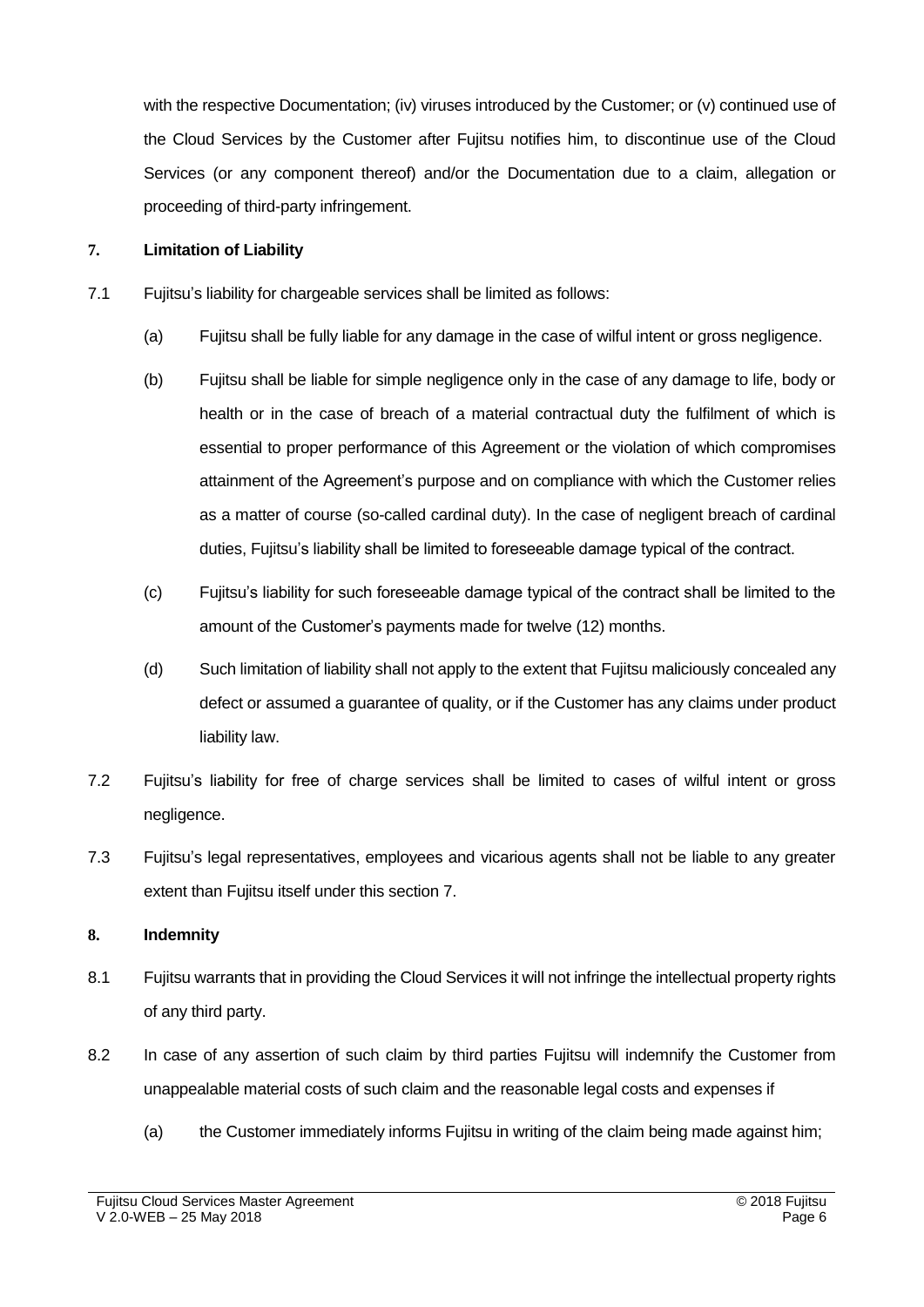- (b) Fujitsu has sole control over the defence and the associated negotiations; and
- (c) the Customer provides to Fujitsu the necessary support, information and power of attorney to conduct the aforementioned actions.

Customer understands that this is the sole remedy for the breach of the warranty as set forth in section 8.1.

- 8.3 If (i) the Cloud Services or parts thereof are in any legal proceeding claimed or held to constitute an infringement of any third-party intellectual property right; or (ii) in any such action, claim, assertion, demand or proceeding a third party obtains an injunction or other relief whereby the ability to use or operate the Cloud Services is or might be impaired, then Fujitsu shall at its expense either (i) procure for the Customer the right to continue to use or operate the Cloud Services or part thereof affected; or (ii) while meeting the specifications in all respects, replace or modify the Cloud Services or part thereof affected so that there is no longer any infringement existent and no third-party relief applicable. In the event that such procurement or workaround is economically untenable for Fujitsu, because the respective costs of the procurement or workaround are disproportional with respect to the provision of the Cloud Services, then Fujitsu may terminate this Agreement with immediate effect.
- 8.4 The Customer is solely responsible for the legality of Customer Content. Fujitsu does not review any Customer Content prior to its integration within the Cloud Services. The Customer will indemnify Fujitsu, Fujitu's affiliates, directors, employees, consultants and/or agents from any legal action brought forward by a third party to the extent that such action relates to Customer Content, including, but not limited to, infringement or misappropriation of any third-party's intellectual property rights or violation of applicable law.

# **9. Confidentiality**

9.1 Pursuant to this Agreement and the provision of the Cloud Services, the Parties may disclose or otherwise make available to each other confidential and proprietary information, including, but not limited to, (i) information of a confidential nature; (ii) proprietary aspects of the Cloud Services; (iii) information which was marked or designated as confidential when disclosed or made available to the other Party; and (iv) the content of this Agreement excluding content which has been published on Fujitsu's website (collectively "**Confidential Information**").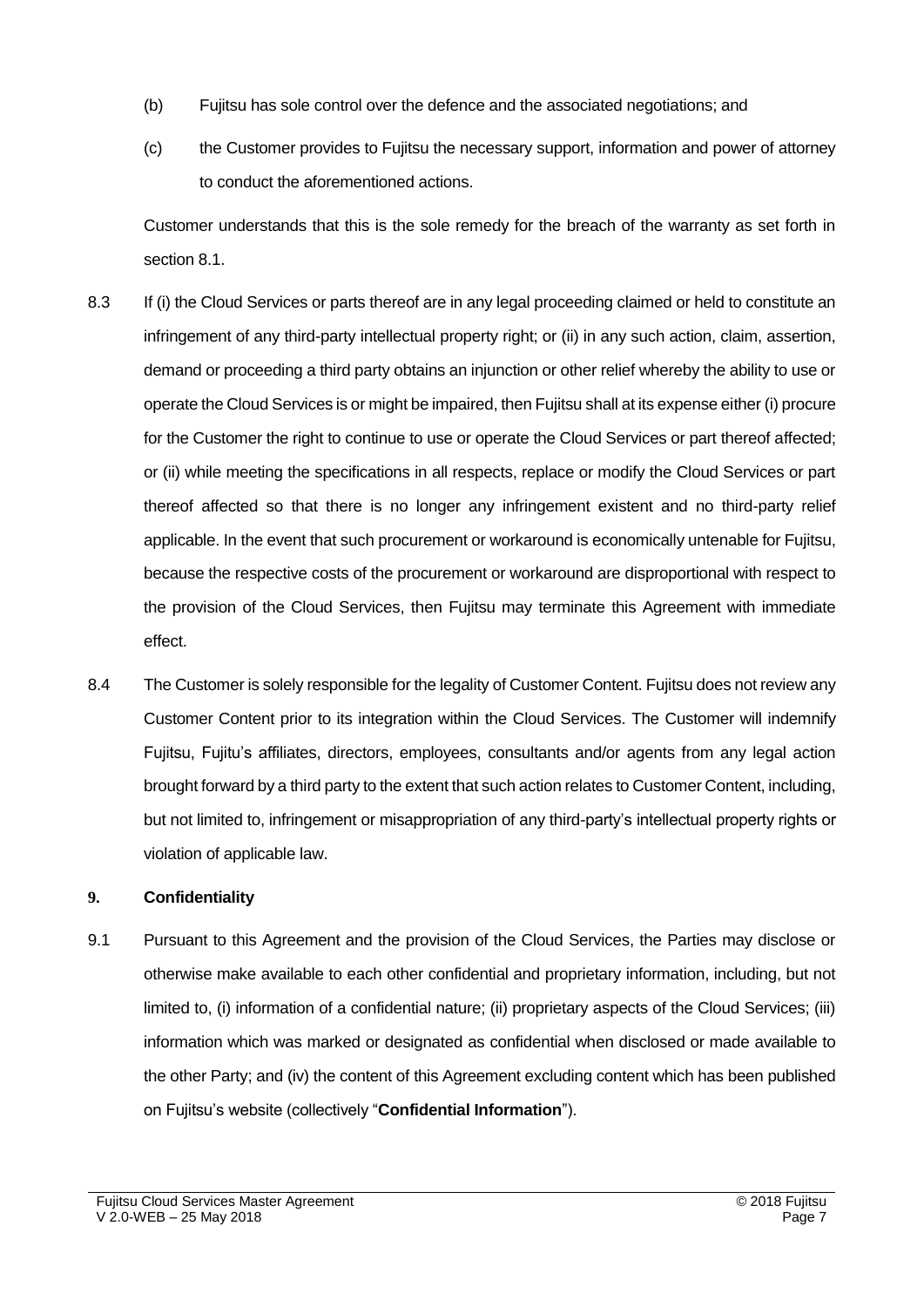- 9.2 Except as otherwise expressly provided in this Agreement, neither Party receiving Confidential Information of the other Party may disclose it to any third party without the prior explicit consent (in written form or textform) of the original disclosing Party, except to the receiving Party's own employees, directors, consultants, or affiliates to whom disclosure is necessary to fulfil the purposes set forth in this Agreement and who agree to keep the Confidential Information of the original disclosing Party confidential with an equal level of confidentiality as provided in this section 9.
- 9.3 This Agreement imposes no obligation on the receiving Party with respect to Confidential Information of the disclosing Party that the receiving Party can establish (i) was in the possession of or was known by the receiving Party prior to its receipt from the disclosing Party without an obligation to maintain its confidentiality; (ii) is or becomes generally known to the public without violation of this Agreement; (iii) is obtained by the receiving Party from a third party without an obligation to keep such information confidential; (iv) is independently developed or created by the receiving Party; or (v) has to be disclosed pursuant to a legal proceeding or otherwise required by law.
- 9.4 This section 9 shall continue to apply subsequent to the termination of this Agreement for five (5) years.
- 9.5 Each Party must, without undue delay, destroy, erase or return to the other Party all Confidential Information (including any duplicates) if requested to do so by the other Party upon termination of this Agreement.

#### **10. Data Protection**

- 10.1 Where applicable, the Parties shall comply with applicable data protection regulations and shall oblige their personnel to observe statutory data secrecy requirements or similar appropriate confidentiality.
- 10.2 If and to the extent that Fujitsu processes personal data on behalf of the Customer as a data processor in the sense of Art. 4 no. 8 of the European General Data Protection Regulation (2017/679 – GDPR), the Parties shall immediately agree on a data processing agreement subject to Art. 28 GDPR.

#### **11. Variation**

With respect to the technological progress and the optimisation of its Cloud Services Fujitsu reserves the right to alter the provisions of this Agreement, provided that such alterations are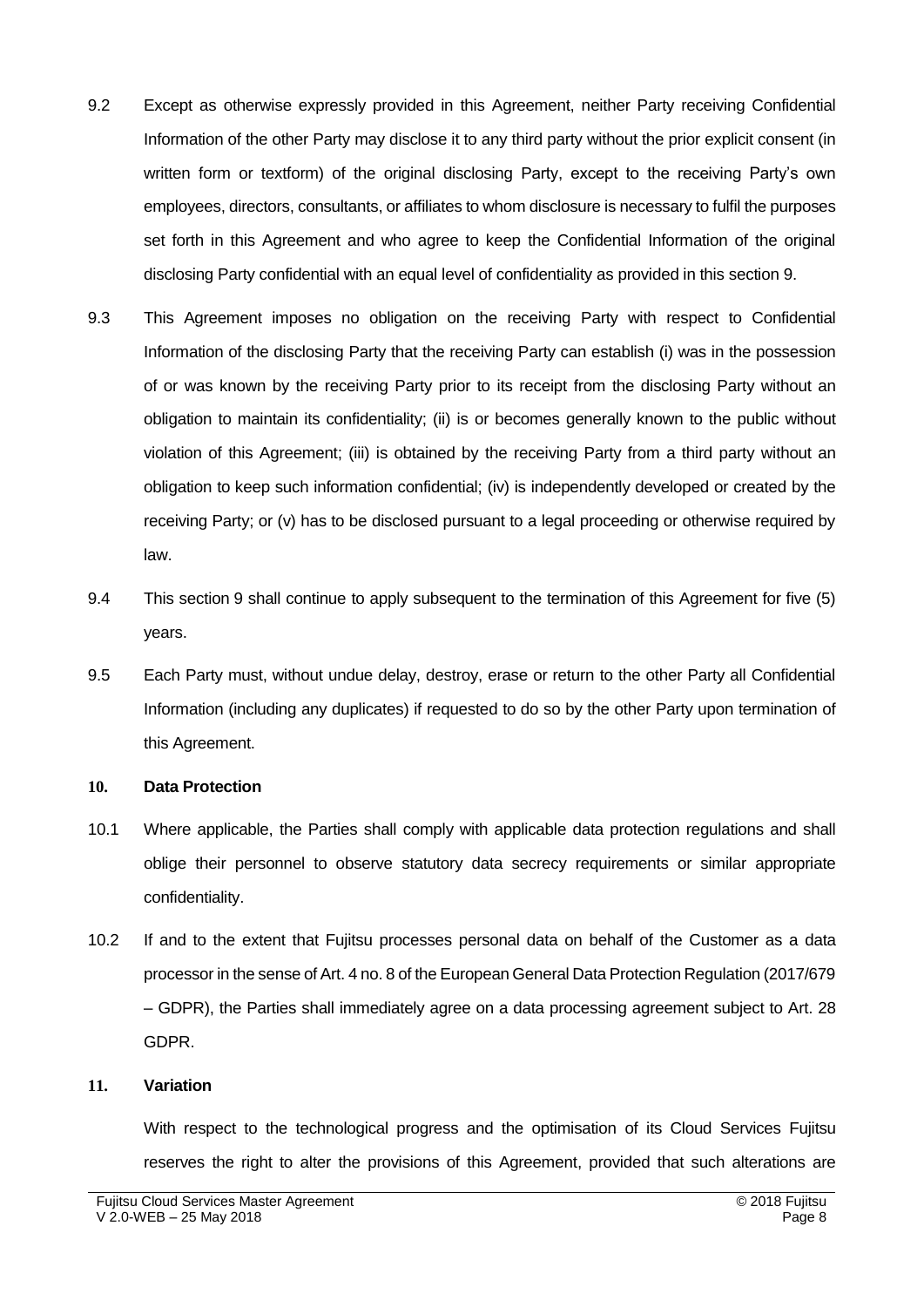reasonable and acceptable to the Customer. The Customer shall be notified in advance of any such alterations or amendments either in writing or by e-mail. Unless the Customer objects in writing to such alterations or amendments within four (4) weeks from receipt of the relevant notification, the changes shall be deemed accepted by the Customer. Fujitsu will explicitly inform the Customer about this condition at the time of the relevant notification. In cases of alterations or amendments the Customer is also entitled to terminate this Agreement with immediate effect.

**12. Links**

- 12.1 Except for websites on which Fujitsu provides the Cloud Services (hereinafter "**Cloud Services Websites**") Fujitsu is not liable for the content or privacy practices of any websites to which the Cloud Services Websites provide links. Any reference to such links cannot be interpreted as an endorsement, authorization or recommendation by Fujitsu with regard to the owners or operators of the linked websites or the content of the linked websites.
- 12.2 The Customer may link to the Cloud Services Websites on his websites, provided that
	- (a) his website does not slander or damage Fujitsu or its affiliates in any way or contains inappropriate content;
	- (b) his website complies with applicable law and does not infringe any third-party rights; and
	- (c) Customer does not create a frame around content of Fujitsu or creates any impression by any other method that the content does not belong to Fujitsu.

### **13. Jurisdiction, Applicable Law and Severability Clause**

- 13.1 This Agreement, its construction, and any and all disputes resulting from and in connection with this Agreement shall be subject exclusively to German law, excluding any provisions of choice of law or conflict of laws that would prescribe the applicability of any laws of a jurisdiction other than Germany. The application of the United Nations Convention on Contracts for the International Sale of Goods (CISG, Vienna Convention) shall be excluded.
- 13.2 All modifications to this Agreement need to take place in written form or textform.
- 13.3 The exclusive venue and jurisdiction regarding all disputes arising out of or associated with this Agreement shall be the Regional Court Munich I in Germany.